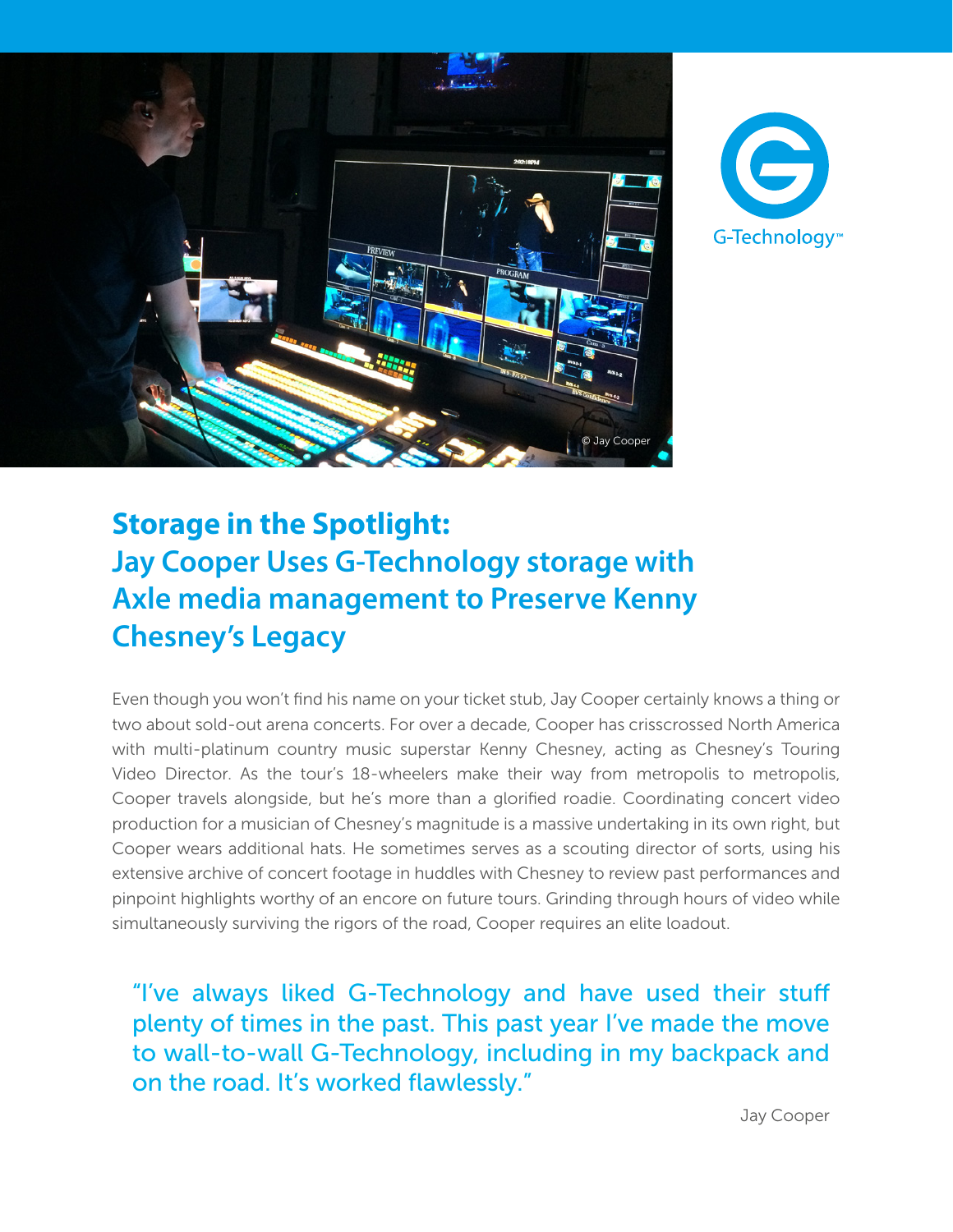Few professional video directors understand the pressure that Jay Cooper faces on a daily basis. Plenty of pros deal with terabytes of video for their 9 to 5. Some may also call the shots behind the camera at concerts and then turn the video around the next day. But how many are in charge of concerts where tens of thousands of fans pour into a stadium to see one of the world's highest-selling recording artists? Jay Cooper, Touring Video Director at Screenworks, lives for that unique pressure. He's built his career on capturing a massive concert's raucous energy on video, including the last 10+ years of shows from country music icon Kenny Chesney.

The Country Music Association has recognized Cooper's skill and passion, honoring him with an SRO Award for Tour Video Director of the Year on multiple occasions. When Chesney brings down the house, it's up to Cooper to make sure his cameras capture every incredible moment.

Of course, Cooper isn't a one-man show any more than Chesney. Just as the country star relies on a team of professionals to orchestrate tours that regularly gross tens of millions of dollars in box office receipts, Cooper depends on two teams — his fellow video professionals, and a complement of G-Technology storage solutions with Axle software to make any highlight and any shot from any concert instantly viewable.

## Road Warrior

Cooper has worked for several musicians, but has logged over a decade in Chesney's service. When Chesney embarks on a major North American tour, Cooper travels with him, cameras and crew ready. Every year, concert season heats up, and Cooper prepares for a stint that spans several months, thousands of miles, and several major cities. Chesney's shows regularly gross millions of dollars in ticket sales; his best nights have crossed \$10 million. It falls on Cooper's shoulders to film every minute, load his equipment, hit the road, and do it all over again the next night.

"I'm making 10 recordings a night," Cooper says. "I do eight individual camera stems, as well as a master cut which goes to a screen and then a confident wide shot, as I call it, which is just one camera pointed at the stage. It just records the whole scene at once. Each of those recordings is around 120 gigs, so for every show I'm recording over a terabyte of information."

Cooper made the DVD-to-HDD recording transition without a well-defined game plan, building his storage arsenal in piecemeal fashion. He regularly purchased smaller drives — both internal and external — individually as needed. He would dump his recordings onto a drive, and once he had stuffed that drive to capacity he moved on to another drive. That approach didn't work.

"At the end of the year, I would have 18 2TB hard drives that were matched and made into backup," he says. "That was all getting pretty expensive."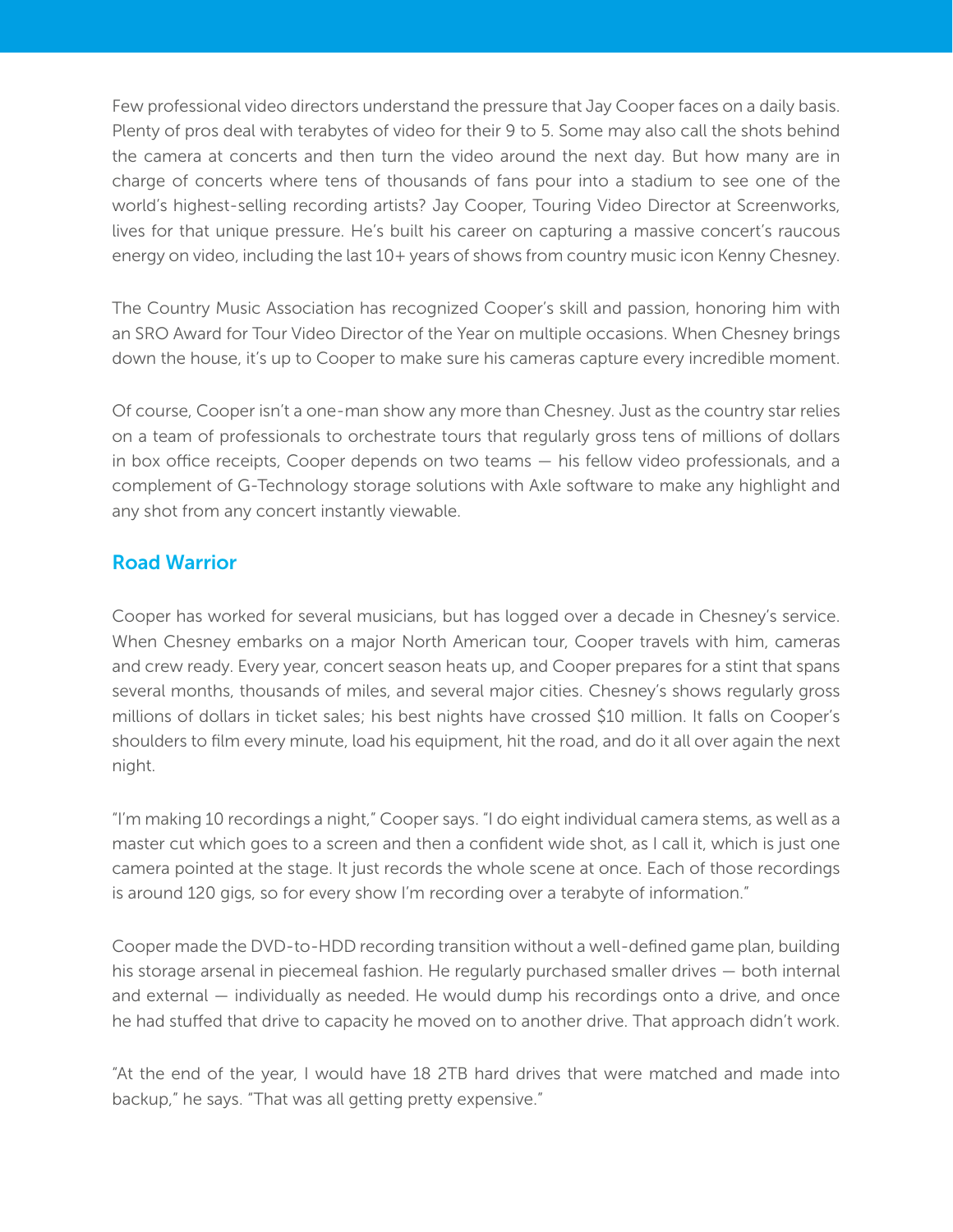For Chesney's 2016 Spread the Love Tour, which played 32 dates including 14 stadiums from April to September, Cooper decided to get serious. He talked to Chesney, who's "very involved in the video production side of things  $-$  all of the content that's made for our show he signs off on and works with the content creators to make," and convinced him that they needed to step up to a more fitting storage solution. Cooper acquired a 64TB G-SPEED™ Shuttle XL, a transportable 8-bay RAID tower with a Thunderbolt™ 2 interface. He also secured a G-SPEED Studio XL to complement his office setup. These G-Technology products formed the foundation that Cooper supplemented with Axle's radically simple media management software, as well as with additional G-Technology drives.



*G-SPEED™ Shuttle XL with Thunderbolt™*

Cooper put his new system to work and dramatically improved his workflows. "Like I said, I have over a terabyte of information per show. The next day, when I'm at work, we do a show, we load out, take the bus to the next place, and load in immediately the next morning. Part of my workflow, as soon as we get power to my video system and we get set up, is immediately transferring all those over to the G-DRIVE™ with Thunderbolt.

"I used to transfer video from a 2TB internal hard drive into a puck. I would plug in everything and transfer the files. G-Technology's hardware is so much faster than what I was using. I can now do what used to take me three or four hours every day in an hour, maybe an hour and a half at the most"

A supporting cast of G-Technology G-DRIVE ev ATC portable drives help Cooper maintain control over video files that travel as often as Chesney's crew. In fact, when Cooper is out



on tour, his G-DRIVE portables are a constant companion. He keeps two in his backpack as backups at all times, keeping his content safe in the event a disaster strikes his master copies. After all, Cooper knows that with a caravan of vehicles hauling all the equipment necessary for a major tour, accidents can happen.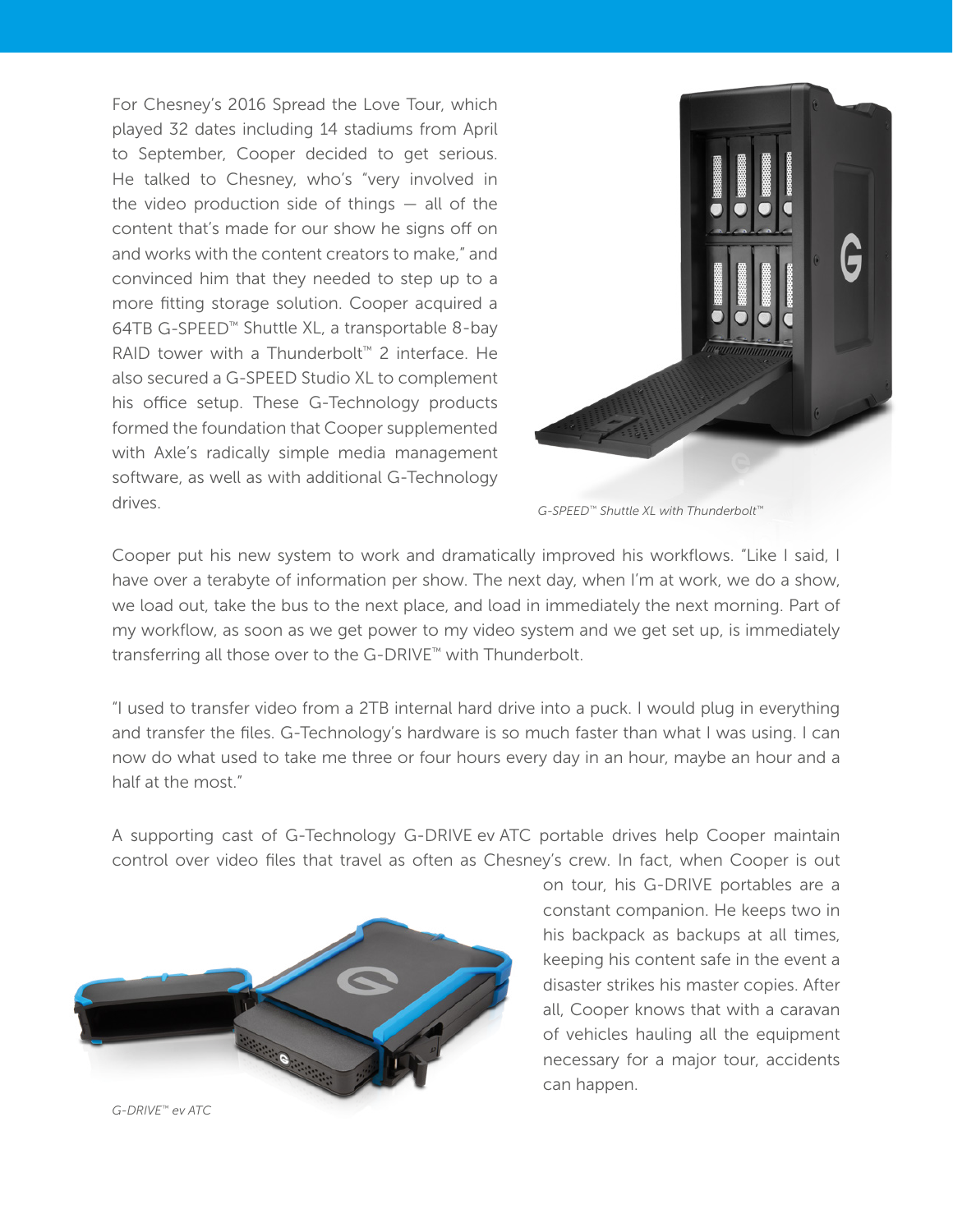"There have been video trucks that have wrecked," he says. "Things like that have happened. The G-DRIVE's have taken their place in my backpack, permanently."

Appreciating G-Technology's professional storage lineup's performance and durability, Cooper has set up others in Chesney's crew with appropriate G-Technology hardware. He outfitted Chesney's tour photographer with a G-DOCK ev™ to effortlessly transfer the hundreds of concert photos she shoots each night. After copying the photos to a second drive, the photographer passes a drive to Chesney for review.

The video is often reviewed, Jay adds. "Sometimes we pull things, like little clips or media things, or, 'like, remember this show where we had this one thing happen?' And we want to make a story about that, so with the Axle software we can search those things, then find them really quick and use them. Or, I can scan through the show, find that moment, and mark in and out points that can be referenced directly in my editor who opens the original file."

Although Chesney is only playing select festivals and six headlining dates in 2017, that doesn't mean Cooper will be putting his feet up. Quite the opposite, in fact. Cooper has already begun an undertaking that's just as important as his work on tour, and he relies on G-Technology to help.

## Producing A Legacy

Kenny Chesney first arrived on the country music scene in 1994 with his debut album, In My Wildest Dreams. It didn't take long for him to rocket to the top of the country charts, releasing hit after hit. Blockbuster concerts followed, the result of which is thousands of hours of concert footage for Cooper to archive. And Cooper is doing much more than cataloging Chesney's concerts.

He explains: "When I proposed my idea to Kenny, I said, 'Hey man, I've been doing this show for 10 years and have boxes of DVDs, and there's no way we can search. I have the outside of the boxes labeled, which shows are in each box, but I don't know what all that stuff is. There's no way to easily access it.' I convinced him, 'This is your career. One day you're going to remember that you used to sell out stadiums and wonder what that was like. Well, now you can look. You'll know.'"

With Chesney's blessing, Cooper began the daunting process of converting box after box of concert DVDs to a format that would let Chesney quickly and easily find any moment he wants to relive. To do the job, Cooper created a powerful tandem of Axle Video's media management software and G-Technology's G-SPEED Studio XL. Not only does Axle's software automatically detect and index media—metadata included—it also encodes that media to a lower resolution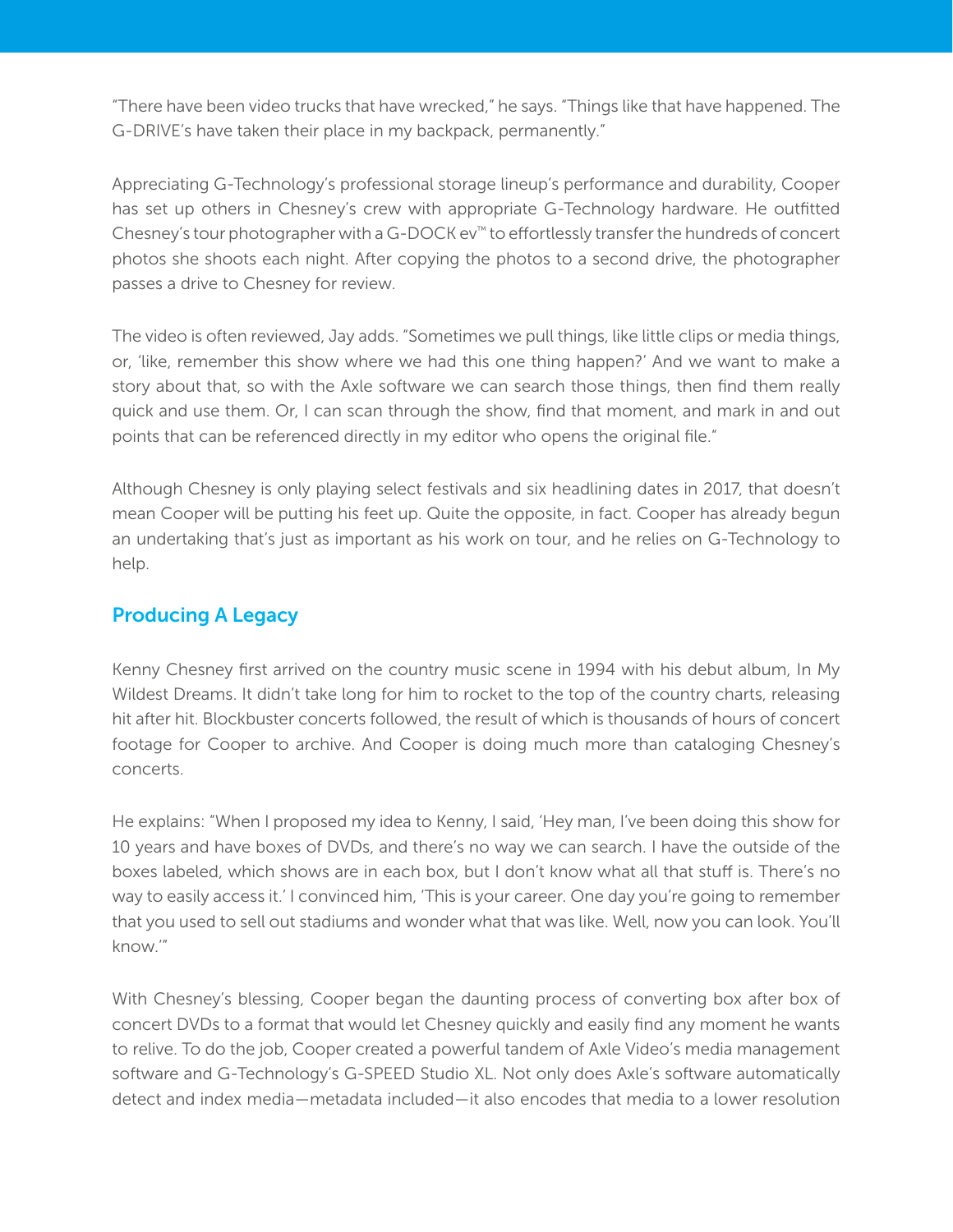

for Axle's interfaces in browsers, Adobe® Premiere Pro® panel and mobile devices. The seamless automation helps Cooper breeze through his existing workloads while on tour, but he also relies on Axle for his ambitious plan to archive Chesney's concert history.

Thanks to the G-SPEED Studio XL's top-end data rate of 1300 MB/s, once Cooper has pulled footage from DVD and converted it to an Apple ProRes 422 file, he can rapidly move it to the G-SPEED Studio XL and tag the footage for future searches. Naturally, now that Cooper has transitioned to all-digital recording, he can effortlessly move video from his G-Technology G-SPEED Shuttle XL and G-DRIVE's to the G-SPEED Studio XL. Eventually, Cooper wants the 10+ years of concert footage he's amassed while working with Chesney to be searchable from a phone.

"I want Kenny to open his phone and go, 'Oh hey, I wanted to see the time that so and so came to our show in Pittsburgh in 2008.' He could type all that in, and there's the show and how many angles you want to look at."

Without Axle's help, quickly retrieving the right moment from the right concert would have bedeviled Cooper, and Chesney by extension. Axle automatically catalogs the media, creates lightweight proxies of the full-res originals, and puts them in its simple web and iPhone/ iPad interfaces, giving Cooper and Chesney fast access to video without bogging down a system. Once concert footage is cataloged by Axle, Cooper uses Axle to create